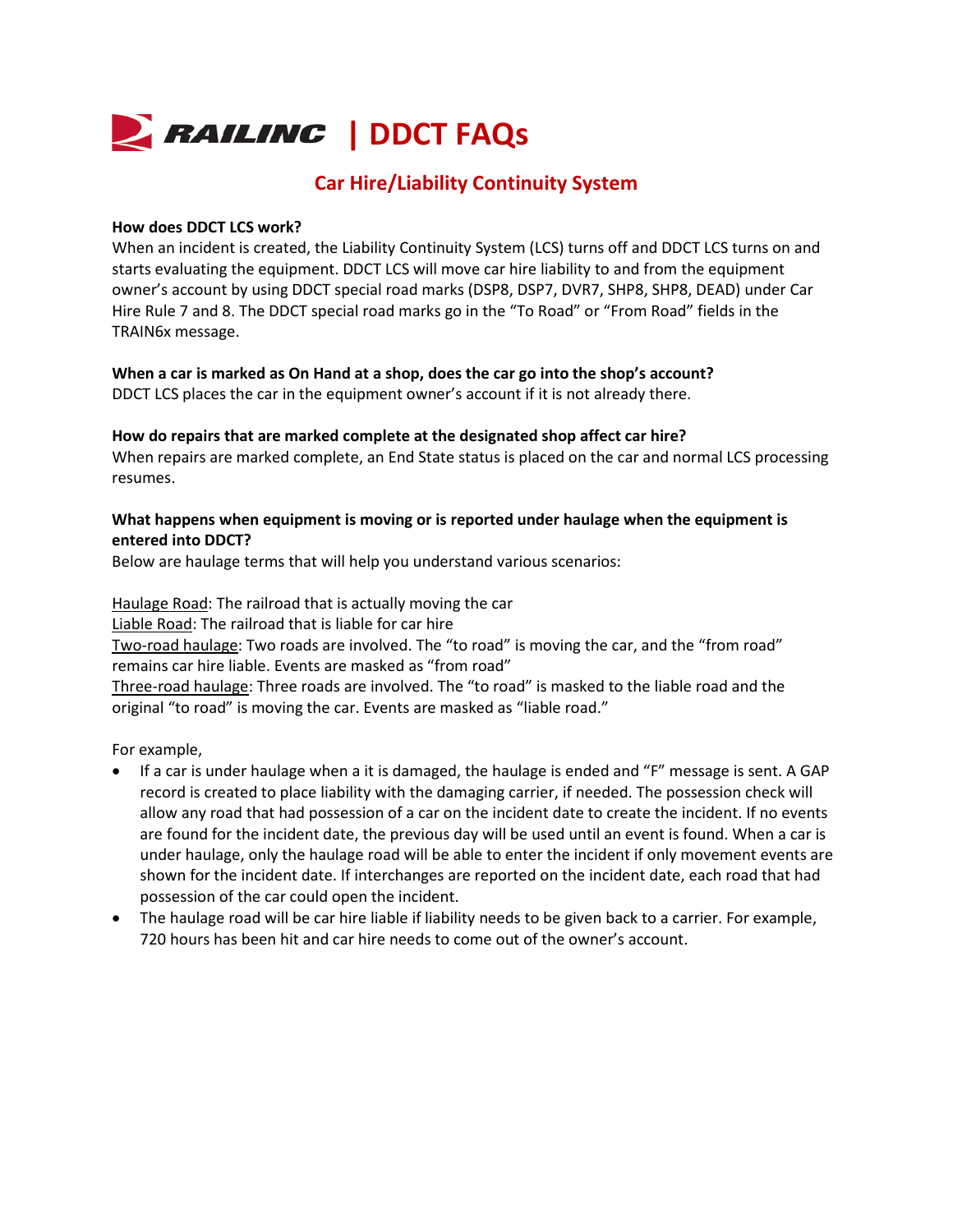Scenario: A car is moving under haulage and an incident is created:

# **Example 1**

LCS Activity:

 $1/1/2010$  DERF  $\rightarrow$  XX - Interchange is reported as two-road haulage, E message sent for haulage start

1/2/2010 DERF - Movement event reported by XX masked to DERF

1/3/2010 DERF - Movement event reported by XX masked to DERF

1/4/2010 DERF - Movement event reported by XX masked to DERF

DDCT Activity:

1/4/2010 - DDCT incident identified with incident date 1/1/2010

- DERF or XX may open the incident

# **Example 2**

LCS Activity:

 $1/1/2010$  DERF  $\rightarrow$  XX - Interchange is reported as two-road haulage, E message sent for haulage start

1/2/2010 DERF - Movement event reported by XX masked to DERF

1/3/2010 DERF - Movement event reported by XX masked to DERF

1/4/2010 DERF - Movement event reported by XX masked to DERF

DDCT Activity:

1/4/2010 - DDCT incident identified with incident date 1/3/2010

- DERF may not open the incident

LCS Activity:

 $1/5/2010$  DERF  $\rightarrow$  XX - Gap created to end haulage and place car hire into XX's account. F message sent to show haul end

 $1/5/2010$  XX  $\rightarrow$  XX - XX opens incident

*Scenario: An incident has been created. The car is moving to the shop for repairs, and an interchange is reported under haulage:*

Two-Road Haulage:

Car hire is in the account of the damaging carrier (for this example DERF is the damaging carrier) ABCD  $\rightarrow$  YY - Car is moving to the Shop and interchanged under haulage  $YY \rightarrow$  DSP7 - Gap is created because car has been interchanged from damaging carrier - 720 hours since interchange  $DSP7 \rightarrow YY$  -Car hire goes back into the account of the haulage road

Three-Road Haulage:

Car hire is in the account of the damaging carrier (for this example ABCD is the damaging carrier) DERF  $\rightarrow$  ZZZZ - Interchange reported with XX as the liable road, this is how it was originally reported DERF  $\rightarrow$  XX - Interchange is masked due to haulage, the car is moving to Shop and is interchanged under haulage

 $XX \rightarrow ZZZZ$  - Gap created for continuity and to allow car hire to go haulage road if 720 hours are reached  $ZZZZ \rightarrow$  DSP7 - Gap is created because car has been interchanged from damaging carrier

| | - 720 hours since interchange

V

 $DSP7 \rightarrow ZZZZ$  - Car hire goes back into the account of the haulage road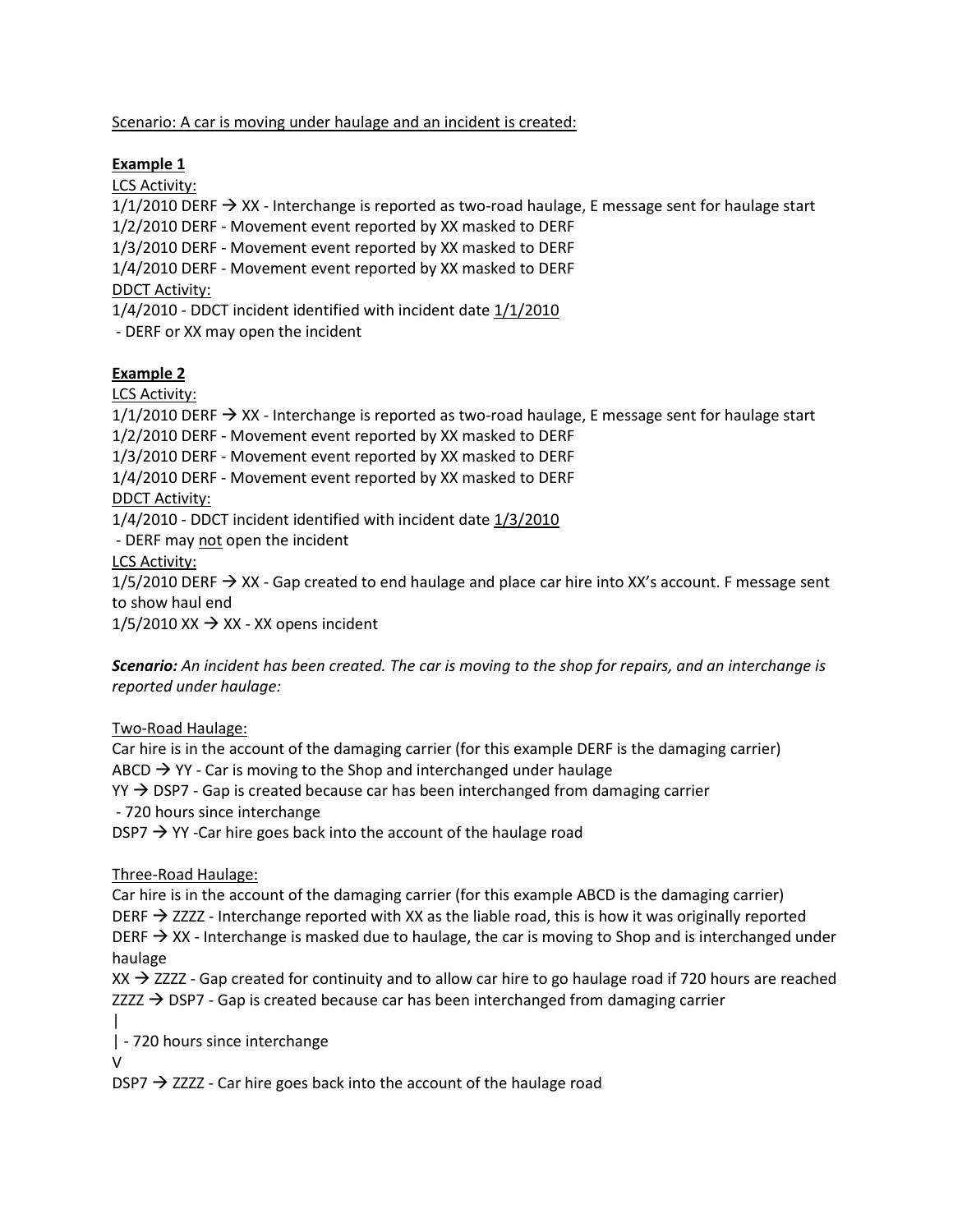#### **How does DDCT LCS handle the delivery to a shop when the shop is full and they do not respond to DDCT that the shop has the equipment?**

Equipment will be considered on hand at the shop by one of two actions.

- 1. The equipment is reported on-hand through DDCT
- 2. The equipment is reported interchanged to "SHOP" through the ER  $XXX \rightarrow SHOP$

DDCT LCS will place the equipment into the account of SHP7, SHP8 on whichever action occurs first. If both actions occur within 120 hours, DDCT LCS will use the DDCT reporting. If outside 120 hours and a reporting has already occurred (Equipment Repository reporting or reported through DDCT), the second reporting will be ignored.

#### **What happens to current LCS messages where there is a hard interchange from SHOP?**

If repairs are reported as complete, and the interchange is reported out of the SHOP, LCS has been flagged to evaluate the car due to the repairs being marked complete. LCS will evaluate the interchange reported out of SHOP and create the appreciate Gap records for continuity. If repairs are not reported complete and the interchange is reported out of shop, DDCT LCS will remain active and car hire will remain with the equipment owner. Car hire will move from SHP7/SHP8 to DSP7/DSP8 because the car is moving to another shop for additional repairs.

#### **Does DDCT LCS follow the same schedule as LCS?**

Yes. DDCT LCS runs after LCS runs and will continue to age events for 120 hours before evaluation.

#### **Normally a reclaim is allowed for "to" and "from" shop. How does the handling carrier s get money back if the system states that the car is complete but they haven't notified the railroad that they are getting liability?**

If repairs are marked complete, DDCT LCS will be flagged to turn off and LCS will resume evaluating the equipment. Car hire will remain in the account of the equipment owner until LCS decides that car hire needs to be changed. This can happen by three consecutive events or an interchange being reported. LCS will create the appropriate Gap record for continuity.

#### **What is the SPLC code for Gap records created by DDCT LCS?**

DDCT LCS will create Gap records with SPLCs of all 9s, as is done with non-DDCT Gap records when the SPLC cannot be determined.

# **What happens if a car is in haulage and the DDCT incident is generated? In this case, Road B is hauling for Road A so LCS states that the car is in B's account. However, Road A reports the incident. What does DDCT do with the LCS messages?**

It depends on the scenario. For example, for Rule 107 a car is moving under haulage and an incident is entered in to DDCT. The haulage is ended and the LCS code of "F" is sent to indicate that haulage has ended and car hire will be placed into the account of the damaging carrier. If haulage is reported after the incident has been created, then the haulage will remain active for tracing purposes. DDCT LCS will look at the haulage interchange as an interchange and not a movement event. Car Hire move into the account of the owner using one of the special DDCT road marks. If 720 hours passes before the car is interchanged to another railroad or reported at SHOP, then car hire will move into the haulage road's account.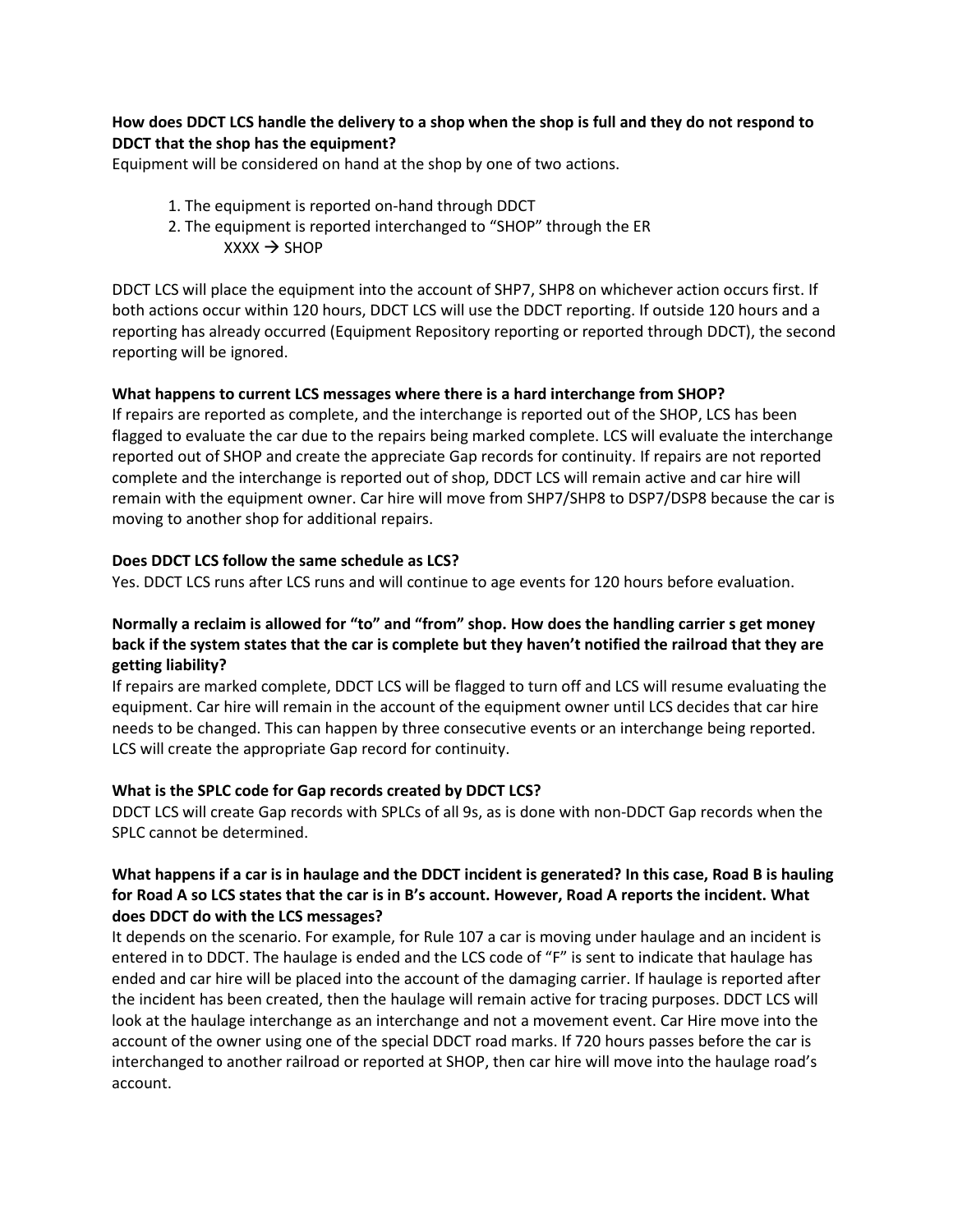# **How is disposition handled when a car is released from the shop? How is the handling carrier supposes to get this money back if the system states that the car is complete but they haven't notified the railroad that they are getting liability?**

When the car is marked as Repairs Complete, car hire will remain in the owners account (SHP7,SHP8) until there is an interchange reported to a carrier. At that time, a GAP would be created SHP7  $\rightarrow$  SHOP and the SHOP  $\rightarrow$  Carrier. If the interchange out of SHOP is reported without a Repairs Complete action from DDCT, then it is assumed that the car is going to another SHOP for additional repairs and car hire will move from (SHP7,SHP8) to (DSP7,DSP8). Once repairs are marked complete, LCS will turn on and create GAP records to place car hire with the carrier moving the car.

# **When disposition for a Rule 107 incident is provided and settlement is offered and accepted, at when is car hire turned off?**

When settlement is accepted in DDCT, a message goes to LCS and the car is put in 'Dead' status. This turns off LCS/DDCT LCS evaluation for the equipment. The equipment will need to be added back to the Umler® system for LCS evaluation to be turned back on.

## **How can someone find out more about DDCT and how car hire is impacted?**

Click [here](https://www.railinc.com/rportal/alf_docs/DDCT/DDCTCarHire.pdf) for additional information. The TRAINII Manual also has a DDCT section. For a copy of the TRAINII Manual, contact the Railinc Customer Success Center by email at [csc@railinc.com](mailto:csc@railinc.com) or by phone at 877-724-5462. The Car Hire Rules 7 and 8 are available in the OT-10 [here.](https://www.railinc.com/rportal/web/guest/aar-circulars)

**We have an agent mechanical on our line. They handle car hire and are wondering how car hire implications will be handled at that point. Does the car hire stay in the handling line carrier's account until the car is interchanged back to the mainline? If the agent mechanical is not able to fix the car on our R.I.P. track, and subsequently calls it into their shop, what effect does that have on the car hire when we interchange it to shop?**

It depends on the rule (Rule 1, 108, 95, 107) that the incident is entered under. If it is a Rule 107, car hire remains with the damaging carrier on incident creation. If it is a Rule 108 incident, car hire remains with the handling carrier until DV/Dispo has been requested. At that point we move car hire to the owner. An intermediate carrier will have 720 hours of relief. If the car is not interchanged to another carrier or reported to a SHOP, car hire is assigned to the handling carrier. When the car is reported on-hand at the shop by the repair shop or if the car is interchanged to SHOP, car hire will be in the account of the owner (SHP7/8).

# **When a heavy bad order is entered into the DDCT, but the car isn't interchanged to SHOP until a few days later, what happens with the car hire? Does the entry into DDCT create the LCS record(s) that put the car hire into the car owner's responsibility or is it the actual interchange to shop?**

For Rule 108, car hire is placed into the owners account once the DV/Dispo has been requested through DDCT. If it takes longer than 720 hours to get the car to interchange or to the shop, car hire will move back to the handling carrier.